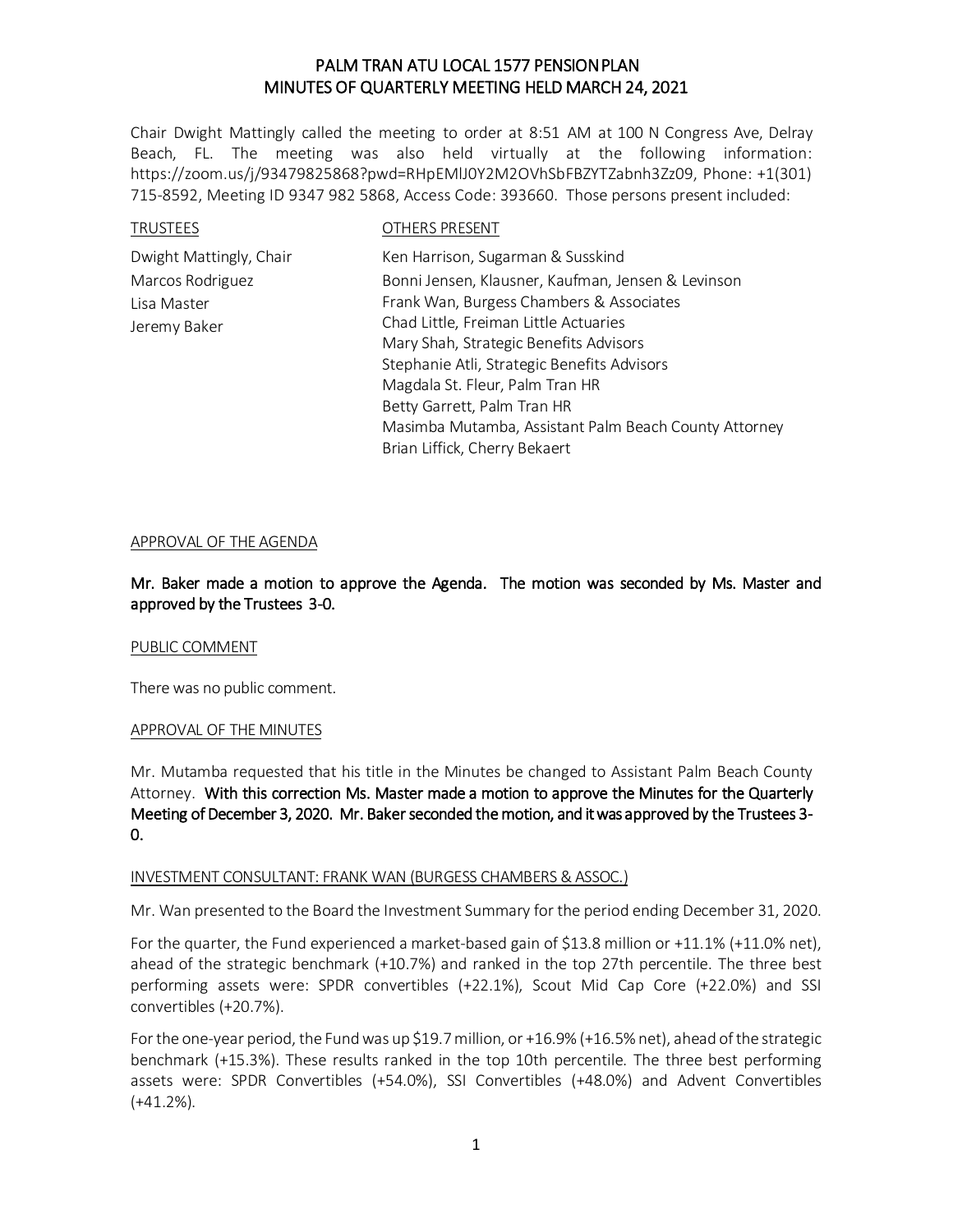For the three and five-year periods, the Fund earned +10.4% (+10.0% net) and +10.6% (+10.1% net) per year, respectively.

The Vulcan large-cap value product outperformed the benchmark for the quarter (+17.0% vs. +16.3%) and one-year period (+14.6% vs. +2.8%), ranking in the top 40th and 16th percentiles, respectively.

The Scout mid-cap core product beat its benchmark for the quarter (+22.0% vs. +19.9%), ranking in the top 43rd percentile. One-year results (+28.5% vs. +17.1%) ranked in the top 7th percentile.

The Cohen & Steers CIT product was behind the benchmark for the quarter (+7.6% vs. +8.7%), but outperformed for the one-year period (-0.9% vs. -3.3%) and ranked in the top 40th percentile.

Advent and SSI convertible bonds underperformed the benchmark for the quarter (+19.4% and +20.7% vs. +21.7%), but ranked in the top 15th and 9th percentiles, respectively. One-year results  $(+41.2\%$  and  $+48.0\%$  vs.  $+55.7\%$ ) ranked in the top 20th and  $14^{\text{th}}$  percentiles, respectively.

EuroPacific Growth was well ahead of the benchmark for all periods and rankings were above average.

Baring's private real estate was behind the benchmark for the quarter (+0.4% vs. +1.3%) and one-year period (+0.6% vs. +1.2%). The product averaged +6.5% per year for the last five years.

Garcia Hamilton's fixed income products was slightly behind the benchmark for the quarter (+0.2% vs. +0.7%), but ahead for the one-year period (+8.0% vs. +7.5%).

In January, the annual contribution in the amount of \$6,268,796 was deposited. The contribution was allocated as follows: \$1 million to the American Funds EuroPacific Growth Fund, \$3 million to the Fidelity US Bonds Index, \$1 million to GHA fixed income, and the remainder was left in cash to cover upcoming expenses and benefit payments.

The Board discussed the fact that the County made an annual contribution to the Plan for the first time this year instead of quarterly contributions. The Board emphasized the importance of having an investment plan in place ahead of the annual contribution such that as soon as the contribution is deposited the funds can be deployed to the appropriate investments. The Board noted to the Investment Consultant and the Plan Administrator that the fact that the County made an annual contribution rather than quarterly contributions would pose new challenges for anticipating cash needs. The Investment Consultant and the Plan Administrator assured the Board that they would stay in close communication about cash needs throughout the year to ensure that there is enough cash to cover expenses and benefit payments without leaving too much money in cash. The Board also asked the Investment Consultant to be in touch with Ms. Master regarding the best timing for the annual contribution. Ms. Master stated that the County's annual contribution could be made anytime after October  $1^{st}$  and before January  $1^{st}$ .

Mr. Rodriguez arrived at 9:20 a.m.

## Mr. Rodriguez made a motion to accept the Investment Consultant's report as informational, seconded by Ms. Master, approved by the Trustees 4-0.

### ACTUARY REPORT: CHAD LITTLE

Mr. Little reported to the Board that he has been in communication with the County regarding the rate of return used in the GASB 68 report which is used for accounting purposes only and is not the same as the rate of return reported to the County for funding purposes. The GASB 68 report which is prepared by the Actuary and provided to the County for accounting purposes initially used a rate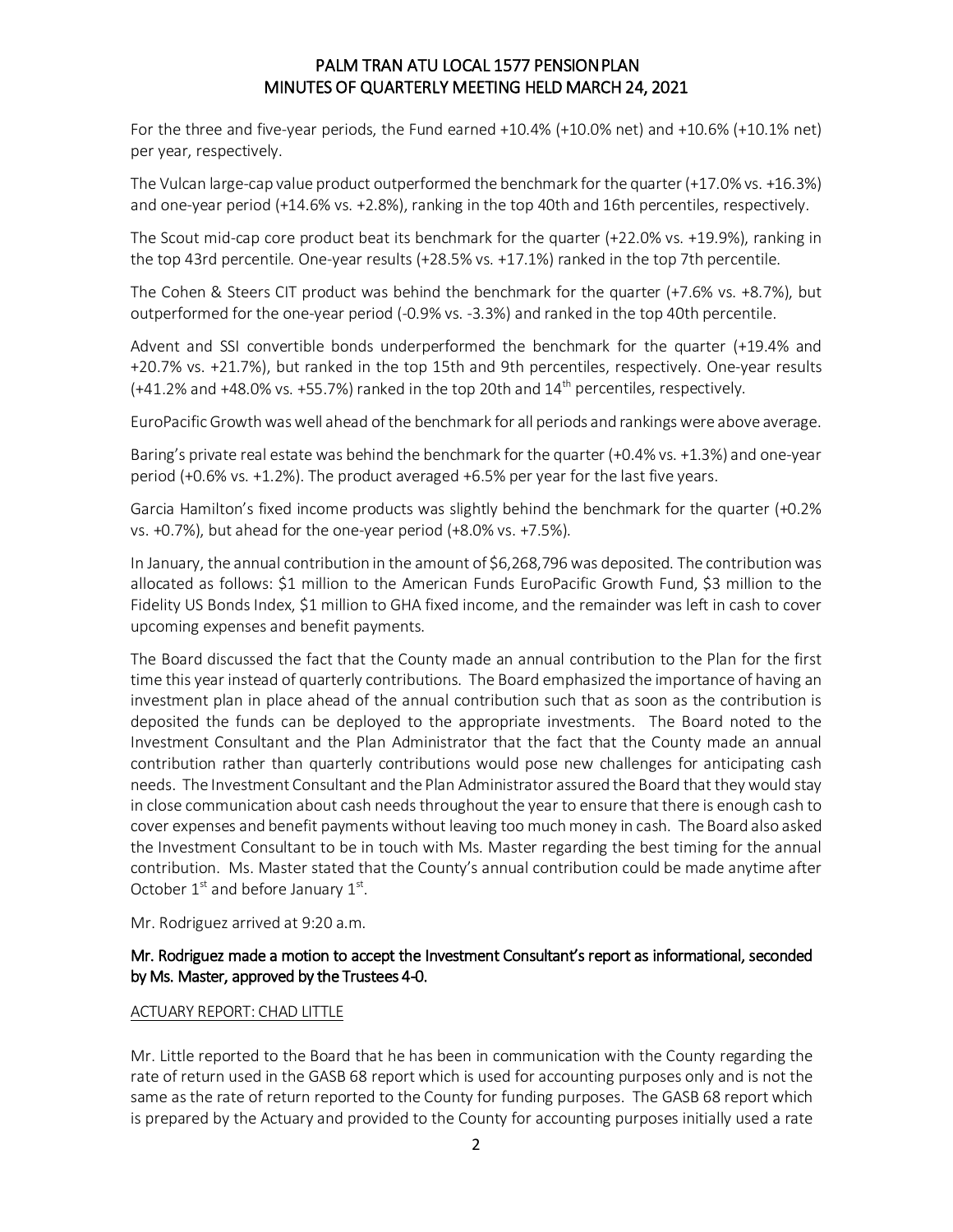of return of 7.5% which is the same rate of return as was used for funding purposes. The Actuary had to footnote that rate with a statement that said that the 7.5% rate of return significantly conflicted with the Actuary's assumption of what was reasonable. The County did not want to accept the GASB 68 report as long as it had that footnote in it. The County suggested using 6.5% of 7.5% since the GASB 68 report already contained amounts related to 6.5% and because the Actuary had informed the County that if 6.5% was used the footnote would be removed.

The Board had concern over using a lower rate of return in the GASB 68 report. Plan Auditor Brian Liffick advised the Board that using a lower rate of return in the GASB 68 report would not be problematic from an audit perspective.

Since the County needs to receive the GASB 68 report in March each year in order to stay on track with their annual audit, the County requested that the Board approve the rate of return used for the GASB 68 report earlier next year. Mr. Little suggested approving it in February next year. Mr. Harrison suggested that the Board ratify the Chairman's decision to use 6.5% as the rate of return for the GASB 68 report this year and establish a policy to approve the rate annually ahead of the Actuary completing the GASB 68 report.

## Ms. Master made a motion to revise the 9/30/2020 GASB 68 report to 6.5%, Mr. Baker seconded, and the Trustees approved 4-0.

The discussion around lowering the rate of return for the GASB 68 report spurred discussion around also lowering the rate of return used for funding purposes. Mr. Wan informed the Board that FRS lowered their assumed rate of return from 7.2% to 7.0% and recommended that the Board gradually lower their assumed rate of return rather than potentially being forced by the state to make a more drastic reduction at some point in the future. Mr. Little informed the Board that the Annual Required Contribution (ARC) would go up around a half million dollars if the assumed rate of return was lowered from 7.5% to 7.25%. Ms. Master informed the Board and the plan's professionals that the County was already preparing budgetarily for the rate of return for funding purposes to be reduced by 0.25%.

## Ms. Master made a motion to lower the plan's assumed rate of return for funding purposes from 7.5% to 7.25% effective with the 1/1/2021 Valuation Report. The motion was seconded by Mr. Rodriguez and the Trustees approved 4-0.

Mr. Little informed the Board that he will present the beneficiary change policy to the Board at the June meeting.

### ATTORNEY REPORT: BONNI JENSEN AND KEN HARRISON

Plan Attorney Bonni Jensen presented several items to the Board. The first was a new state law requiring public employers to use e-verify. It requires public employers to register with and use the e-verify system. Public employers also must confirm that their service providers are using e-verify. As public employers establish new contracts with service providers the contracts must require the contractors to use e-verify. Contracts must require subcontractors to sign an affidavit stating that they are not hiring any unauthorized persons. Chairman Mattingly asked how this would apply to money managers that hire foreign people. Mr. Harrison informed the Board that it appeared that the new law was focused on hires that happen within the U.S. Mr. Harrison stated that the way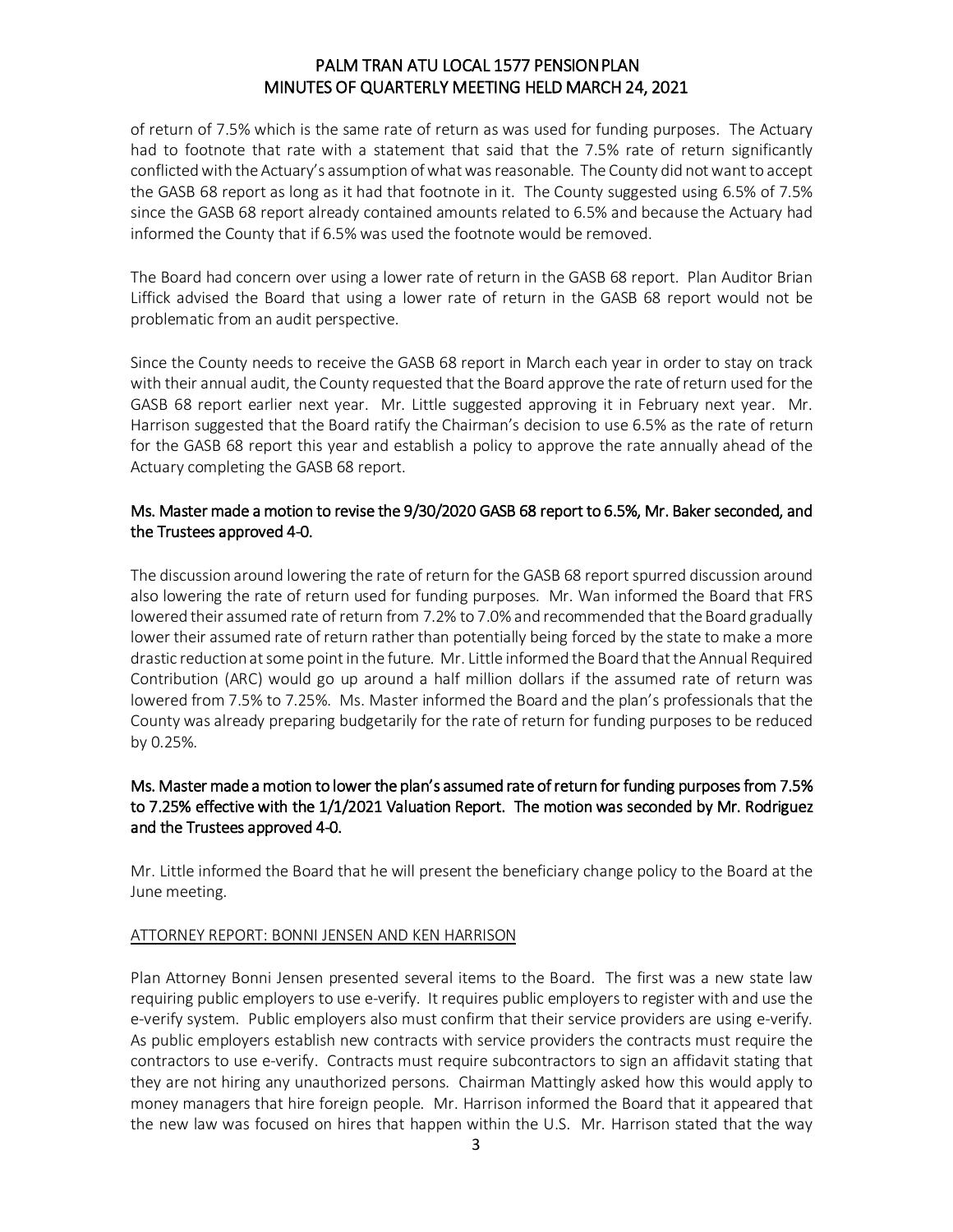service providers are complying is by sending a letter to their respective public employer stating that they are complying. Ms. Jensen was uncertain if the Palm Tran Pension Plan could even register with e-verify so it was unclear how the plan would be subject to this new law. Mr. Baker asked if there would be audit requirements related to this. Ms. Jensen informed the Board that there are no audit requirements but that if you suspect that a contractor is not in compliance you are required to terminate their contract.

Ms. Jensen reported that the mileage reimbursement rate had been reduced to \$0.56 per mile.

Ms. Jensen proposed pension plan Amendment 5 to the Board which would increase the Required Minimum Distribution (RMD) age from 70 ½ to 72. This change to the RMD age was made by the federal government in December 2019. Once the amendment is approved by the Board the Actuary would complete an actuarial impact statement. The amendment and the actuarial impact statement would then be provided to the County and to the State.

Ms. Jensen informed the Board that she had reviewed many contracts in 2020 and was often times getting 'push back' from contractors about provisions that are non-negotiable because they are Florida law so she wanted to level-set with the Board which provisions should be in every contract. Mr. Harrison has reviewed the provisions Ms. Jensen is proposing and is in agreement with those provisions. Chairman Mattingly requested including a provision to require contractors to utilize AFL-CIO proxy voting. Mr. Harrison and Ms. Jensen informed the Board that the current provisions require the plan's attorney to review the contractor's policy around AFL-CIO proxy voting and that the plan reserves the right to make changes to a contract if it does not adequately address AFL-CIO proxy voting. Ms. Jensen pointed out that Section 12 of the proposed policy allows the plan a 'get out of jail free card' if it comes across an investment that is contrary to the policy. The Board could accept an investment into the portfolio even if it did not follow the policy. In this way the Board would not need to amend the policy if it wanted to move forward with a contract that did not follow the policy exactly.

### Ms. Master made a motion to adopt the policy as draft and review the final version at the next meeting of the Board. The motion was seconded by Mr. Baker and approved by the Trustees 4-0.

Ms. Jensen presented her firm's legal opinion on virtual Board meetings. Her firm does not believe that anything in state law or county code requires the Board's meetings to be in person. The Board asked Mr. Mutamba for the County's stance on the issue. Mr. Mutamba shared that the County agreed with Ms. Jensen's firm in that there is nothing in state law or County code that definitively requires a quorum to be established in person. Given that there is nothing definitive in the law the County has taken the opposite position as Ms. Jensen's firm and has embraced a conservative position requiring quorums to be established in person in order to minimize risk to the County if state law is ever clarified to require in-person quorums. If this were to happen, and quorums had been established virtually, all business conducted at those 'illegal meetings' would be invalidated.

Ms. Jensen reiterated to the Board that the state's Attorney General admitted that there is nothing in state statute that requires a quorum to be in person and that the Sunshine Law only requires public meetings to be 'open.'

Mr. Mutamba is aware of municipalities passing policies to allow virtual meetings but reiterated that the County's position is that municipalities do not have the authority to pass their own policy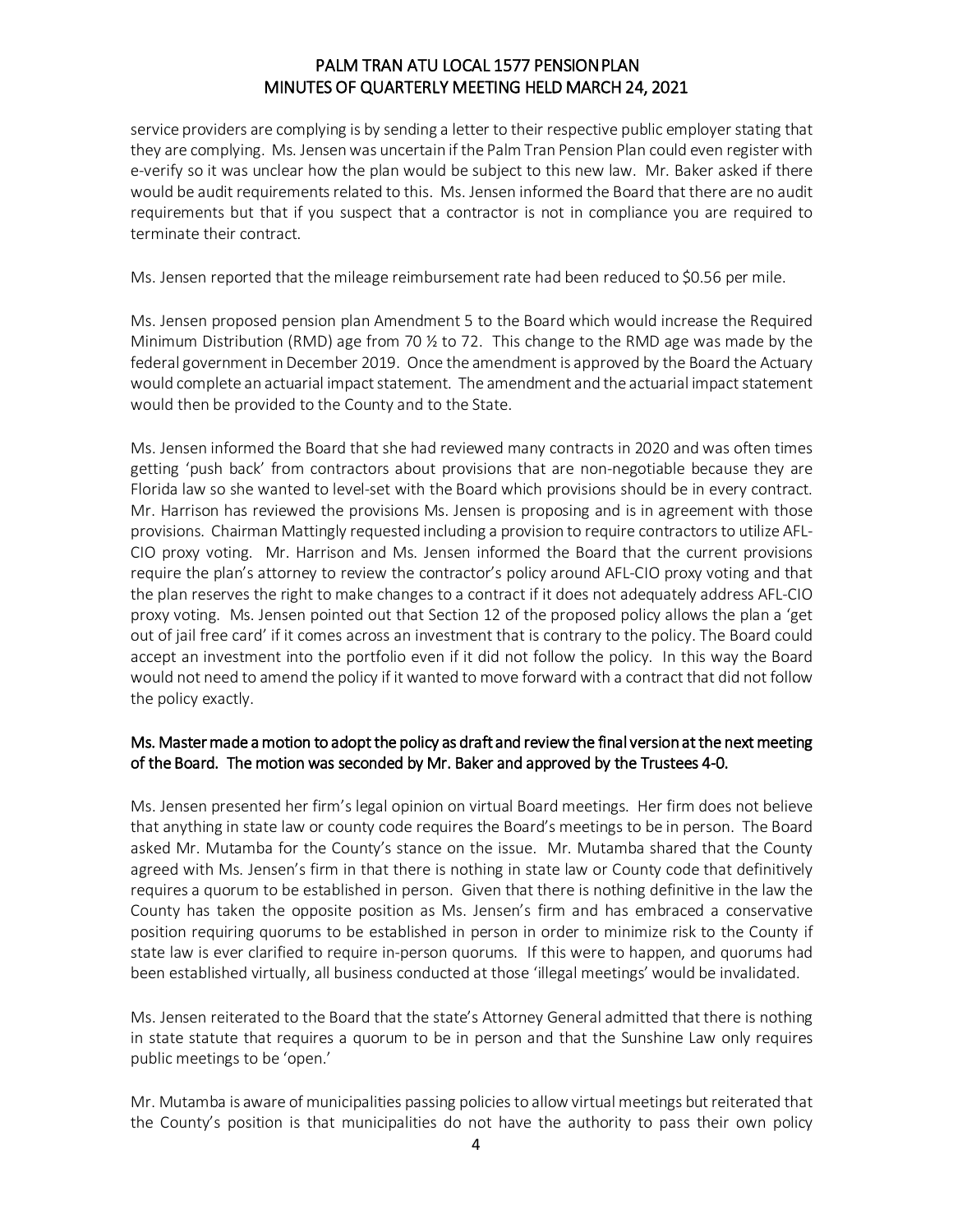allowing virtual meetings. He does recognize that the Board is not a municipality and has the ability to follow outside Counsel.

## Mr. Baker made a motion to adopt the opinion of Ms. Jensen's firm on virtual meetings allowing the Board to establish a quorum virtually. The motion was seconded by Mr. Rodriguez and approved by the Trustees 4-0.

Mr. Harrison informed the Board that he is reviewing the plan's current securities monitoring agreements and requested copies of the agreements from Ms. Shah.

### ADMINISTRATOR REPORT: MARY SHAH

Ms. Shah presented retirements in progress to the Board. Chairman Mattingly asked about delays related to the calculating of final retirement benefits. Ms. Atli informed the Board that these delays were due to the need for HR to research gaps in pay history and needing to determine if any service should be credited for those periods. Chairman Mattingly would like to explore options for proactively closing gaps in the payroll history data so that this research does not have to be done at the time of retirement (which delays the calculation of the final retirement benefit). Chairman Mattingly stated that there should be a complete documented picture of any periods of leave. HR representative Magdala St. Fleur informed the Board that recent employees are well documented in the HR system but that issues from longer ago are in paper files. Ms. Shah suggested that SBA work with the Actuary to identify gaps in the payroll history and then propose next steps.

Ms. Jensen presented a participant issue (Bruce Laroche) for review by the Board. The participant retired one and a half years ago and has been rehired. The Board was asked to determine if his retirement was bona fide or not. Ms. Jensen advised the Board that provided no one prearranged for him to come back to work in April 2021 she believes the retirement was bona fide. Chairman Mattingly confirmed that no one from HR reached out to him about coming back to work. Ms. Jensen informed the Board that if his retirement is considered to be bona fide he will continue receiving his benefit and will start to accrue a new benefit under Tier 4. Ms. Master asked if there was a time limit to being considered a bona fide retirement. Ms. Jensen informed the Board that while most plans do not allow someone to continue receiving their pension if they come back to work, the Palm Tran plan does allow it and does not provide any sort of time frame for how long someone should be gone from the employer to be considered a bona fide retirement. When plans do set time frames it is generally between 30 days and 60 months.

### Mr. Baker made a motion to confirm that Bruce Laroche's retirement was bona fide. The motion was seconded by Ms. Master and approved by the Trustees 4-0.

Ms. Shah informed the Board that the Certificate of Tax Exempt Status was obtained for the pension plan and is good for five years.

Ms. Shah updated the Board on the status of the BNY Mellon CIT. Mr. Harrison has reviewed and approved the contract and it is ready for Dwight's signature.

Ms. Shah confirmed that Dwight, Marcos and Lisa are registered for FPPTA.